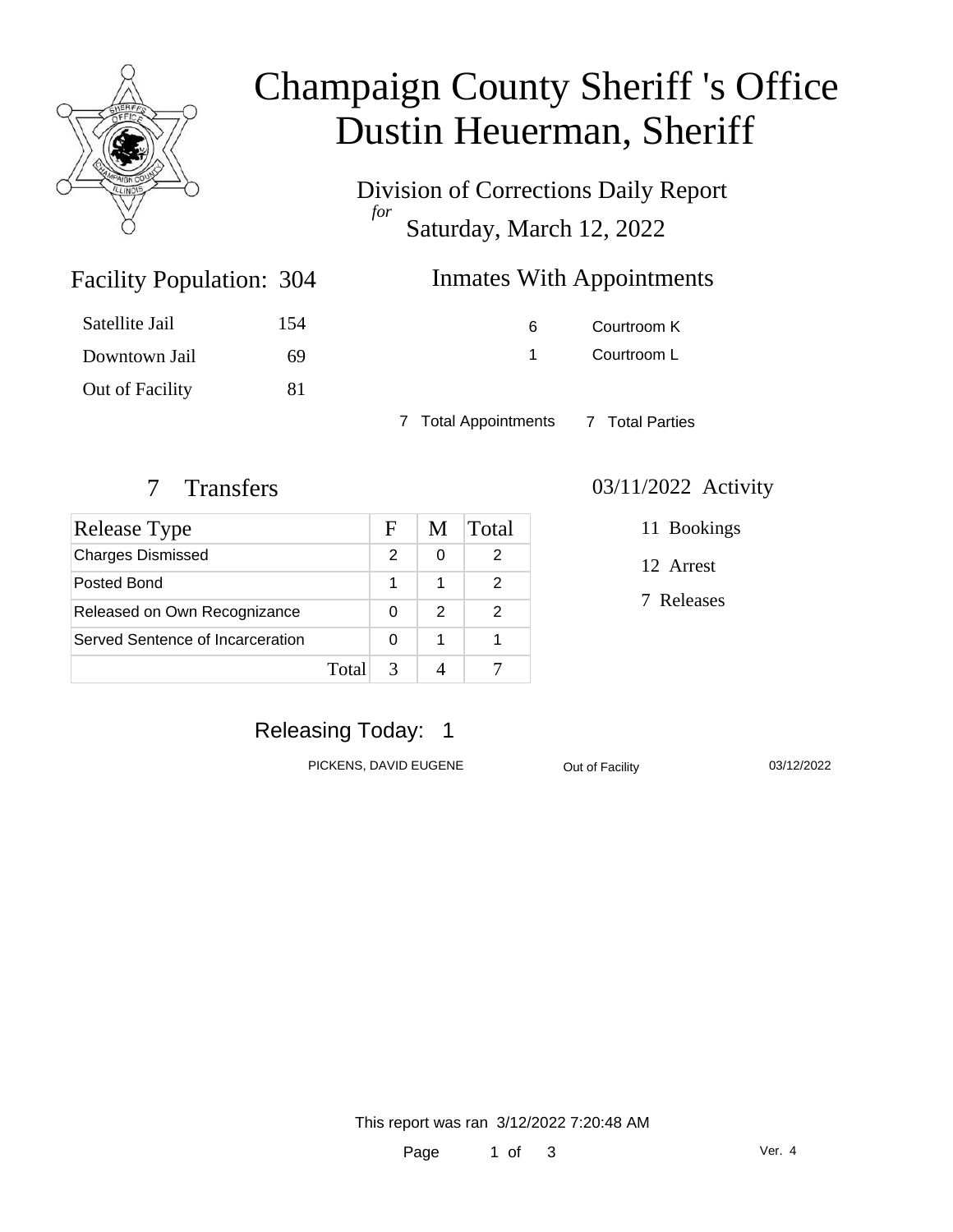

# Champaign County Sheriff 's Office Dustin Heuerman, Sheriff

Division of Corrections Daily Report *for* Saturday, March 12, 2022

#### Custody Status Count

- Electronic Home Dentention 12
	- Felony Arraignment 10
	- Felony Pre-Sentence 8
		- Felony Pre-Trial 215
	- Felony Pre-Trial DUI 4
	- Felony Sentenced CCSO 5
	- Felony Sentenced IDOC 33
		- Hold Other 1
	- Misdemeanor Arraignment 5
		- Misdemeanor Pre-Trial 4
- Misdemeanor Sentenced CCSO 1
	- Petition to Revoke 1
	- Remanded to DHS 4
		- Traffic Pre-Trial 1
			- Total 304

This report was ran 3/12/2022 7:20:48 AM